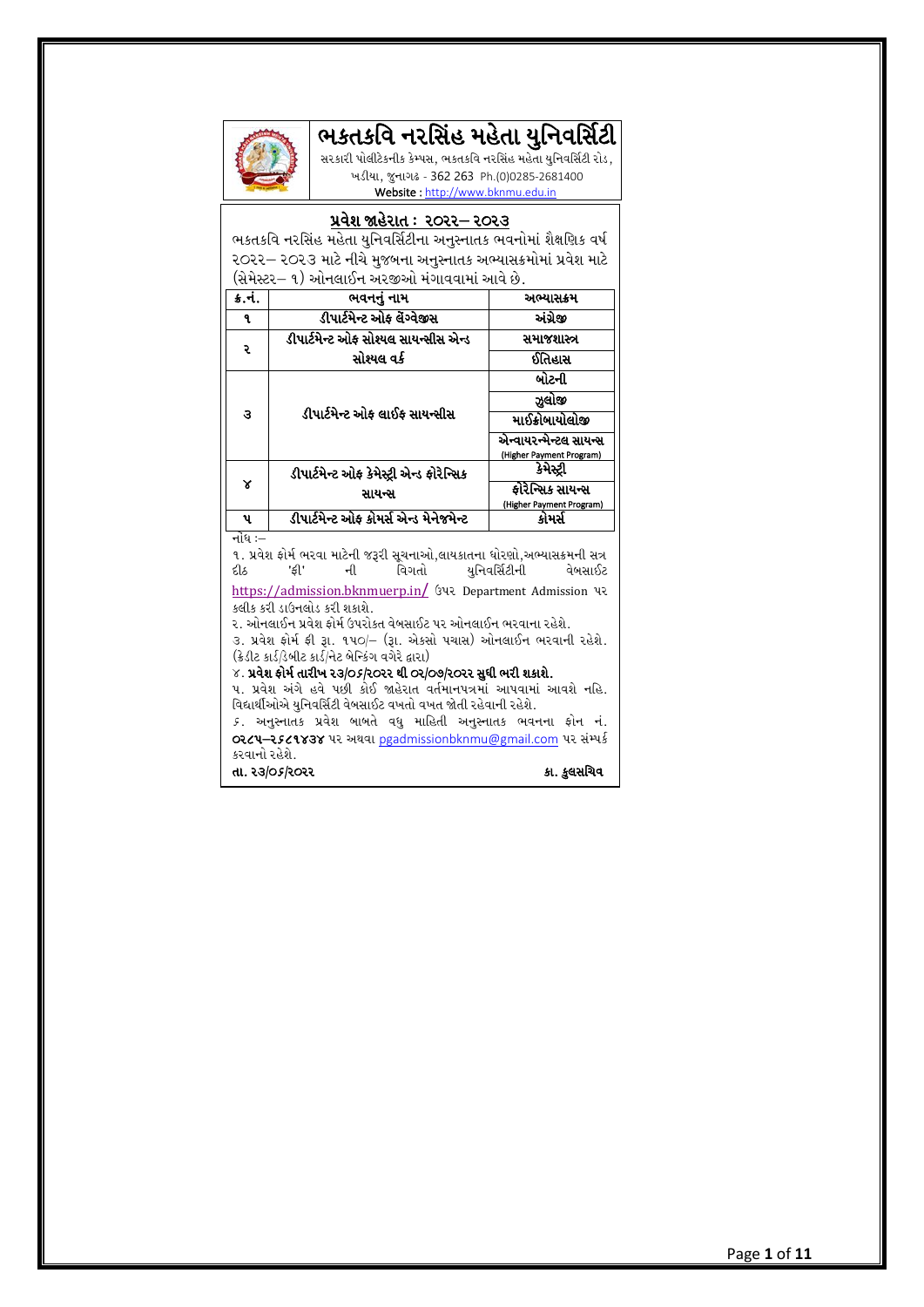

# **Bhakta Kavi Narsinh Mehta University, Junagadh**

**Government Polytechnic Campus Bhakta Kavi Narsinh Mehta University Road Khadiya, Junagadh-362263 Ph.(0285) 2681434 Website: [www.bknmu.edu.in](http://www.bknmu.edu.in/) Email: pgadmissionbknmu@gmail.com Admission link:** <https://admission.bknmuerp.in/>



ADMISSION PROSPECTUS

Academic Year 2022-2023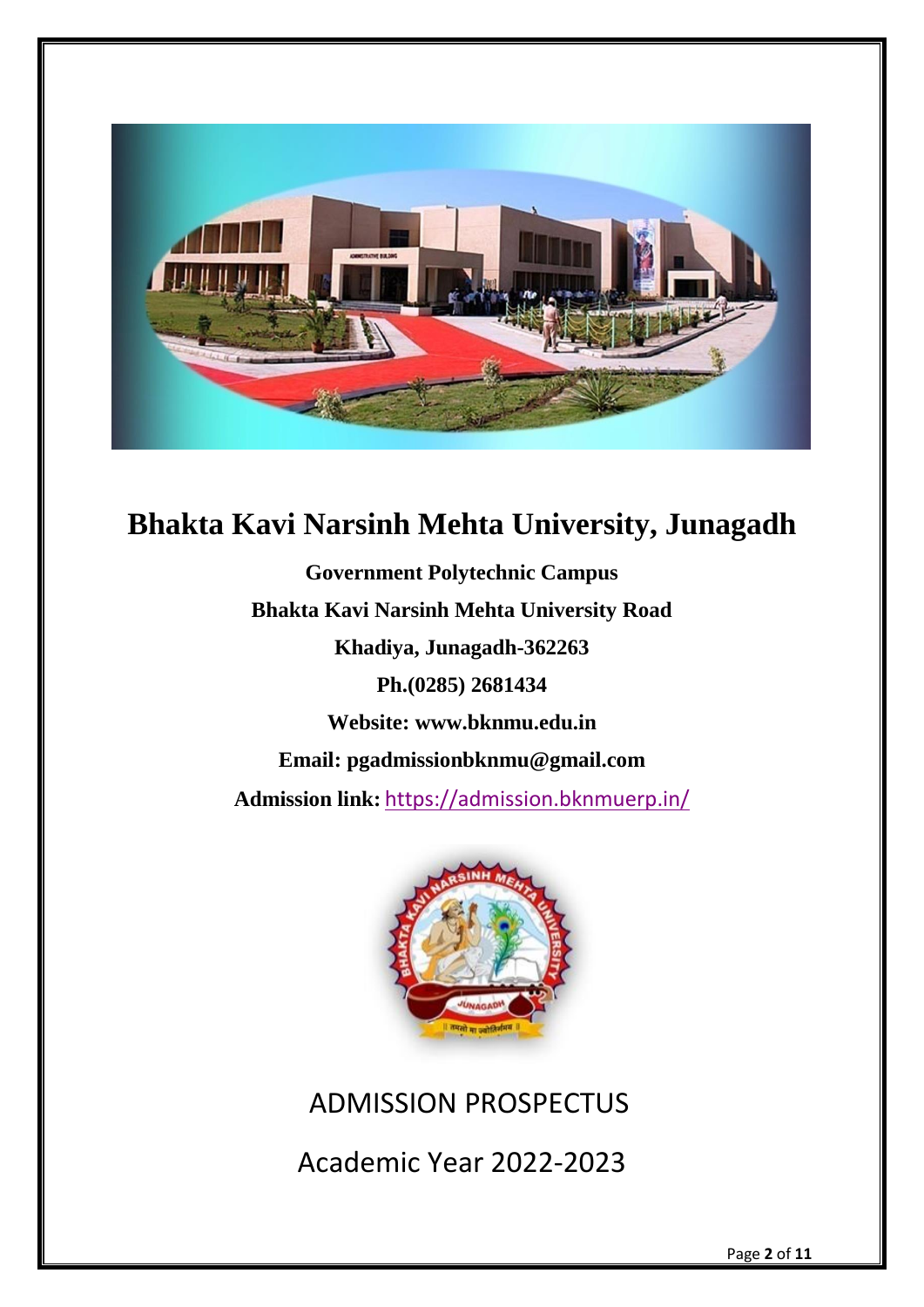# **MESSAGE FROM THE VICE-CHANCELLOR**



Season's Greetings!

Institutions of higher learning are vital for any progressive society. Universities historically exist as institutions for the creation and dispersion of knowledge. But today, many young people enter university solely to prepare for careers. Higher education provides high-skill and high-wage jobs on condition that the youth has to complete the program sincerely. Many a times, it occurs that students enter the university but fail to complete their degrees. This should be improved. And for that, we need to ensure young people are well informed about their course selection and are supported to complete their degrees.

Bhakta Kavi Narsinh Mehta University came into existence in 2015 by the provision of visionary Government of Gujarat. The University is named after the great Adi Kavi of Gujarati literature Shree Narsinh Mehta. He is the composer of the soul-stirring 'pad', "*Vaishnava Jana to Tene Kahiye je…"*, which describes the qualities of good morals and devotional attitudes in an individual i.e. - "A Vaishnav sees everything equally, rejects greed and avarice, respects women as he respects his own mother, though his tongue may tire he will utter no untruth, never touches the property of others".

Being the Vice Chancellor of the University, I assure sincere efforts to inculcate such qualities in all the stakeholders and citizens in the region. In a way, Shree Narsinh Mehta taught us to eradicate all the bad habits, poverty, inequality, gender discrimination and religious discriminations to purify one morally and spiritually to live a peaceful long life.

I'm hopeful that all the embellishments imparting Higher Education in the University will obey these noble, social and philosophical aspects with their teaching, learning, evaluation and other promotional activities to build competent individuals who will be the leaders of tomorrow.

I wish the students the best of their time at Bhakta Kavi Narsinh Mehta University. May you all achieve more and contribute as a true citizen of New India.

> **Prof.(Dr.) C.N.Trivedi** Vice Chancellor Bhakta Kavi Narsinh Mehta University

> > Page **3** of **11**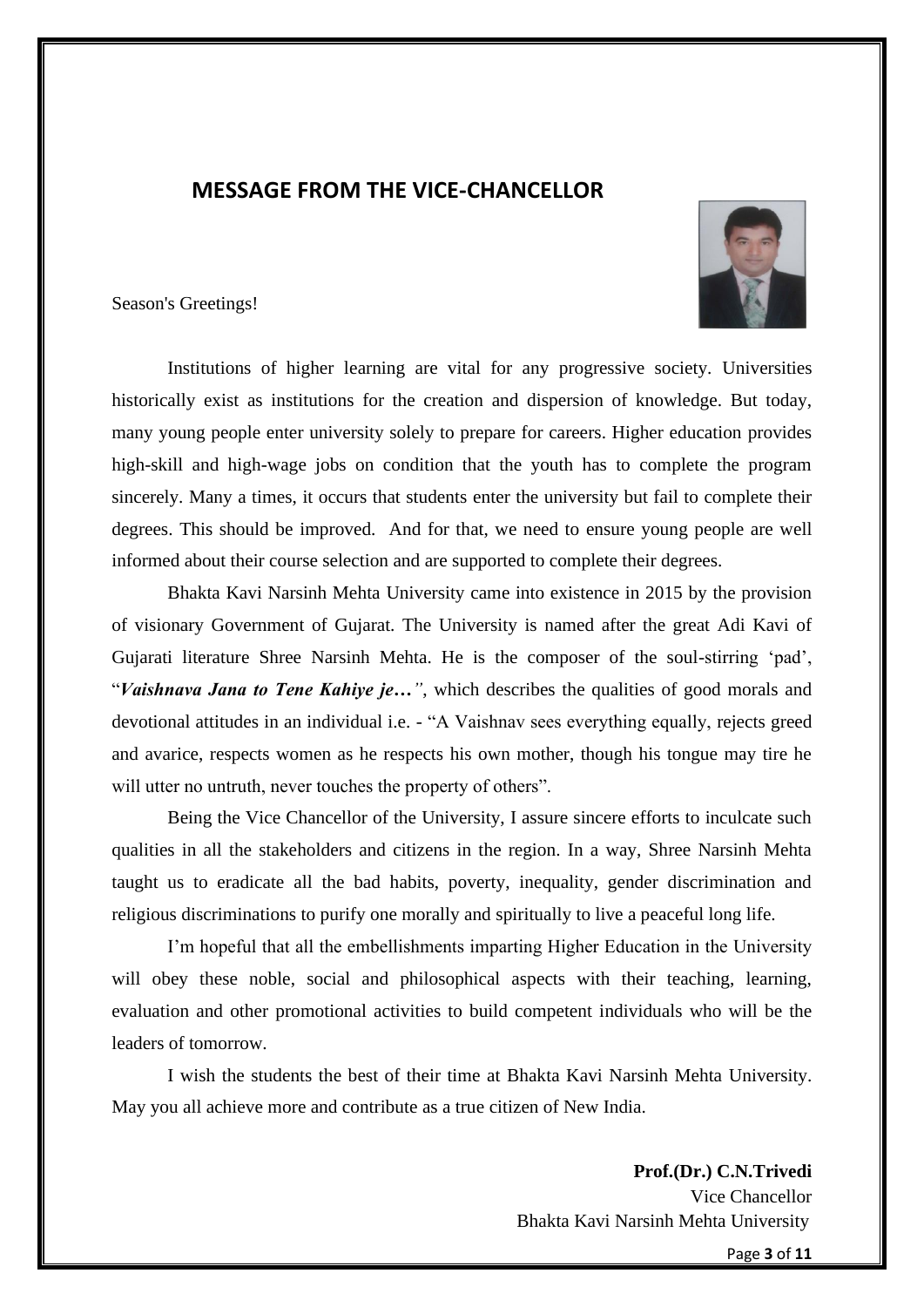# **ABOUT THE UNIVERSITY**

**Bhakta Kavi Narsinh Mehta University (BKNMU)**, a State University was established by Government of Gujarat vide Gujarat Act. No 23 of 2015 on 16<sup>th</sup> September, 2015. It is situated at Junagadh city of the Saurashtra region, Gujarat State, India. The idea of new university conceived by Honorable Prime Minister Shri Narendra Modi and the seed of inception was laid down by Honorable former Chief Minister of Gujarat- Shrimati Anandiben Patel. Provisionally, the university is made functional in Government Polytechnic Building, Khadiya, which is in close vicinity of 12 kilometers from Junagadh city. The jurisdiction of the University includes Junagadh, Porbandar, Gir Somnath and Devbhumi Dwarka districts.

There are five Post Graduate departments in the University i.e. Department of Languages (English), Department of Social Sciences and Social Work (Sociology and History), Department of Life Sciences, Department of Chemistry and Forensic Science(Chemistry and Forensic Science) and Department of Commerce and Management. There are157 affiliated Government, grant-in-aid and self finance colleges and 43Postgraduate centers in which more than 90,000 students are studying in various faculties viz. Arts, Commerce & Management, Science, Medicine, Law, Education at under Graduate, Post Graduate and Diploma Level.

#### **THE FACILITIES AT THE DEPARTMENTS**

- **Experienced Faculties**
- Virtual classrooms
- Kiosk for Student Support Service
- Computer Laboratory
- Science Laboratories
- Innovative Teaching-Learning Methodology
- Central Library
- Wifi Campus
- Secured Campus with CCTV Camera
- Smart Classroom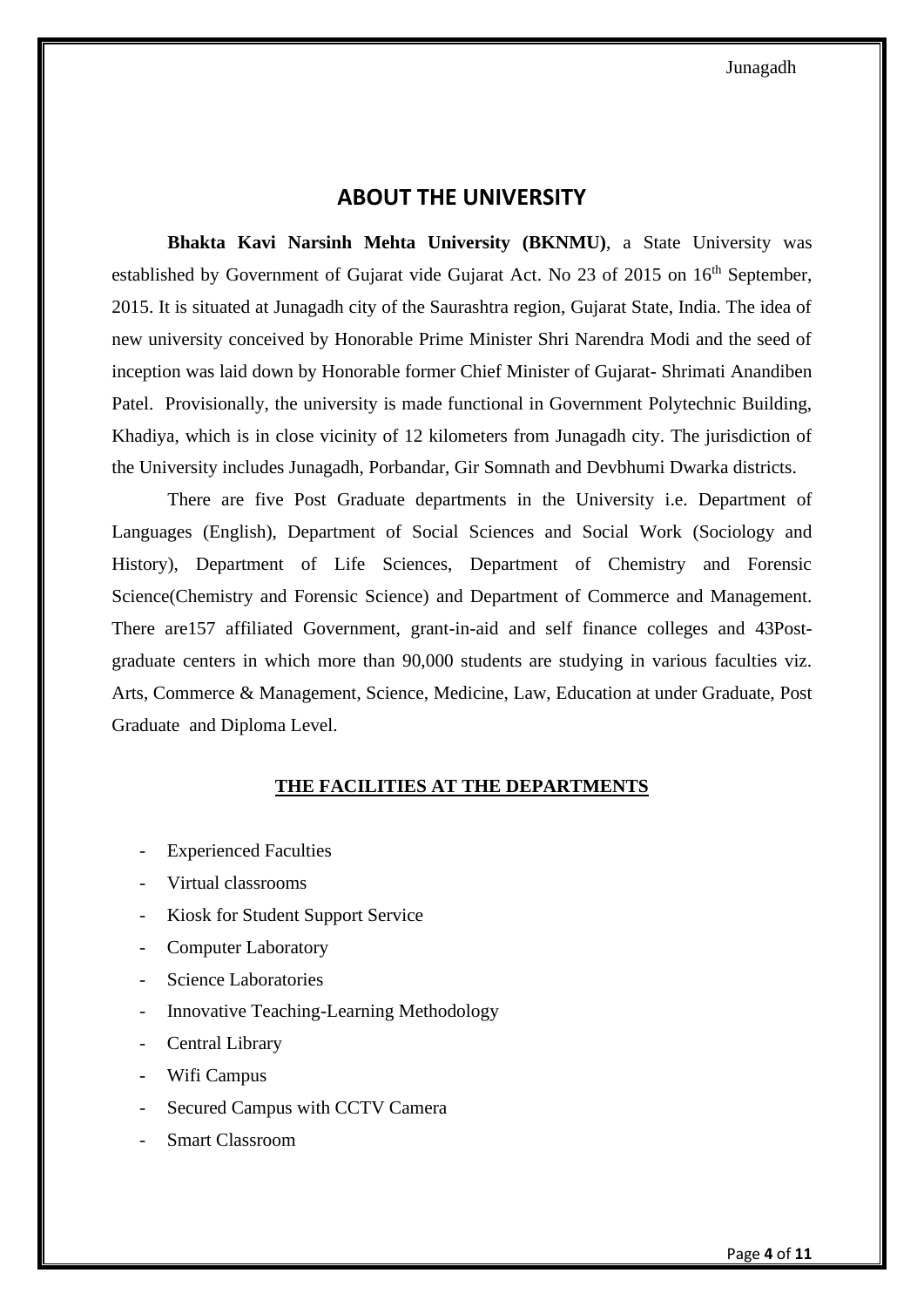# **VISION AND MISSION OF THE UNIVERSITY**

# **Vision**

To impart quality education with basic morals of life by inculcating knowledge driven temperament for novel and innovative research which can be transformed into innovative practices for the benefit of the society at large and to offer programs that lead the learners towards 'academic excellence' and 'industrial relevance' in education and research.

## **Mission**

- To undertake quality-related research studies, consultancy and training programs
- To establish and expand the academic links and collaborative research with globally competent research establishment and Universities
- To promote excellence in higher education by inculcating independent critical thinking, socio-scientific temperament for capacity building.
- To empower the learners to achieve their professional and social goals by improving the quality of life in harmony with our heritage, culture and environment and by providing learning opportunities along with inculcation of highest human values.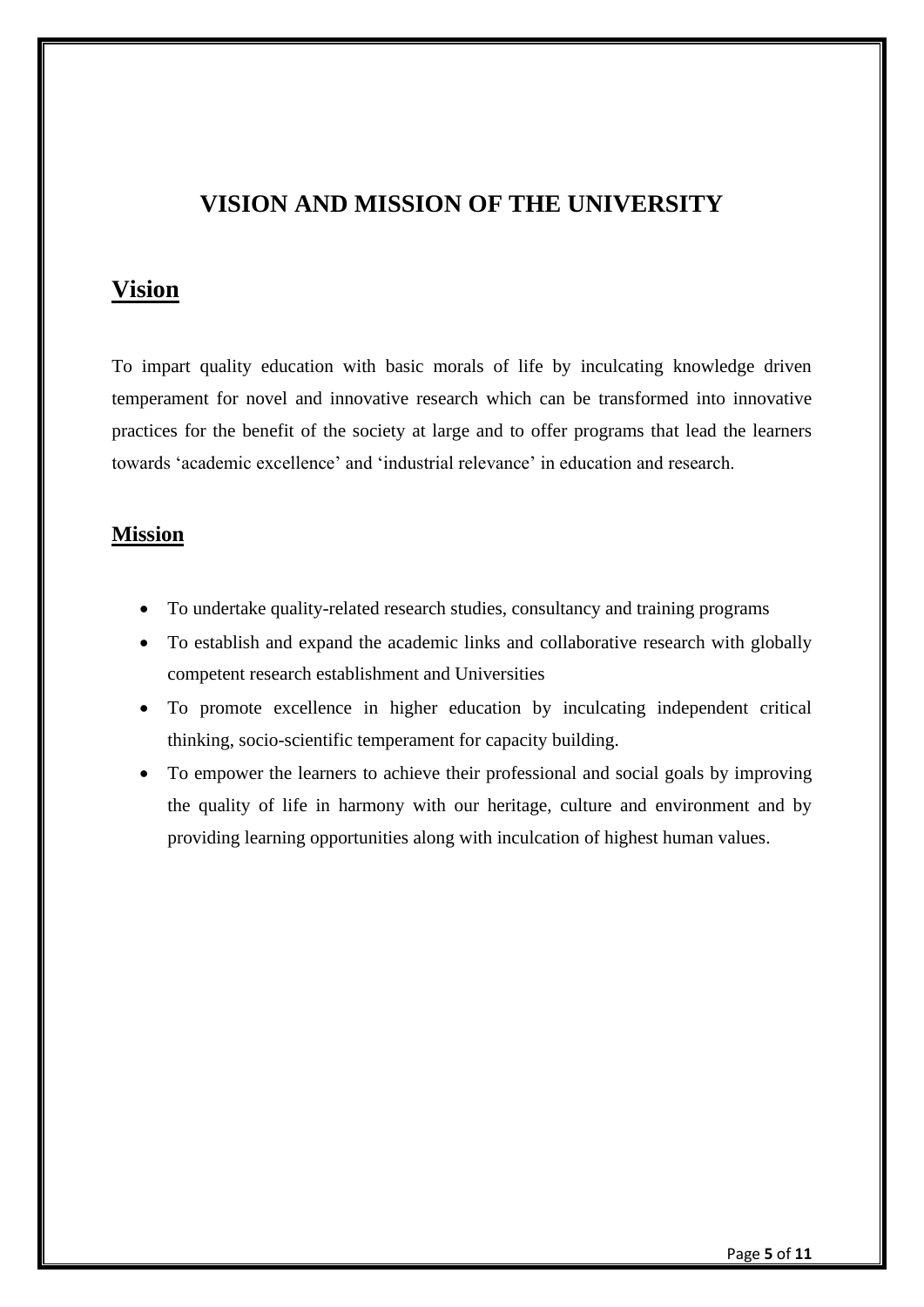# **COURSES OFFERED BY THE UNIVERSITY PG DEPARTMENTS**

#### **1. Eligibility Criteria for Admission in PG Department:**

- 1. **M.A. (English in Department of Languages)**, a candidate who is graduate with English as a core subject from any University with minimum 50 % of marks in aggregate or equivalent grade point shall be eligible to apply.
- 2. **M.A. (Sociology in Department of Social Sciences and Social work)**, a candidate who is graduate with Sociology as a core subject from any University with minimum 50 % of marks in aggregate or equivalent grade point shall be eligible to apply.
- 3. **M.A. (History in Department of Social Sciences and Social work)**, a candidate who is graduate with History as a core subject from any University with minimum 50 % of marks in aggregate or equivalent grade point shall be eligible to apply.
- 4. **M.Sc. (Botany / Microbiology / Zoology in Department of Life Sciences)**, a candidate who is graduate with Botany or Microbiology or Zoology as a core subject from any University with minimum 50 % of marks in aggregate or equivalent grade point shall be eligible to apply.
- 5. **M.Sc. (Environmental Science in Department of Life Sciences – Higher Payment Program**), a candidate who is graduate with Science from as a core subject from any University with minimum 50 % of marks in aggregate or equivalent grade point shall be eligible to apply.
- 6. **M.Sc. (Chemistry in Department of Chemistry & Forensic Sciences)**, a candidate who is graduate with Chemistry as a core subject from any University with minimum 50 % of marks in aggregate or equivalent grade point shall be eligible to apply.
- 7. **M.Sc. (Forensic Science in Department of Chemistry & Forensic Sciences : Higher Payment Program),** a candidate who is graduate with Science as a core subject from any University with minimum 50 % of marks in aggregate or equivalent grade point shall be eligible to apply.
- 8. **M. Com. (Commerce & Management in Department of Commerce and Management)**, a candidate who is graduate with Commerce with Accountancy, Finance & Banking as a core subject from any University with minimum 50 % of marks in aggregate or equivalent grade point shall be eligible to apply.
- Page **6** of **11** 9. The students who have passed the final year UG examination from other than Bhakta Kavi Narsinh Mehta University need to obtain Provisional Eligibility Certificate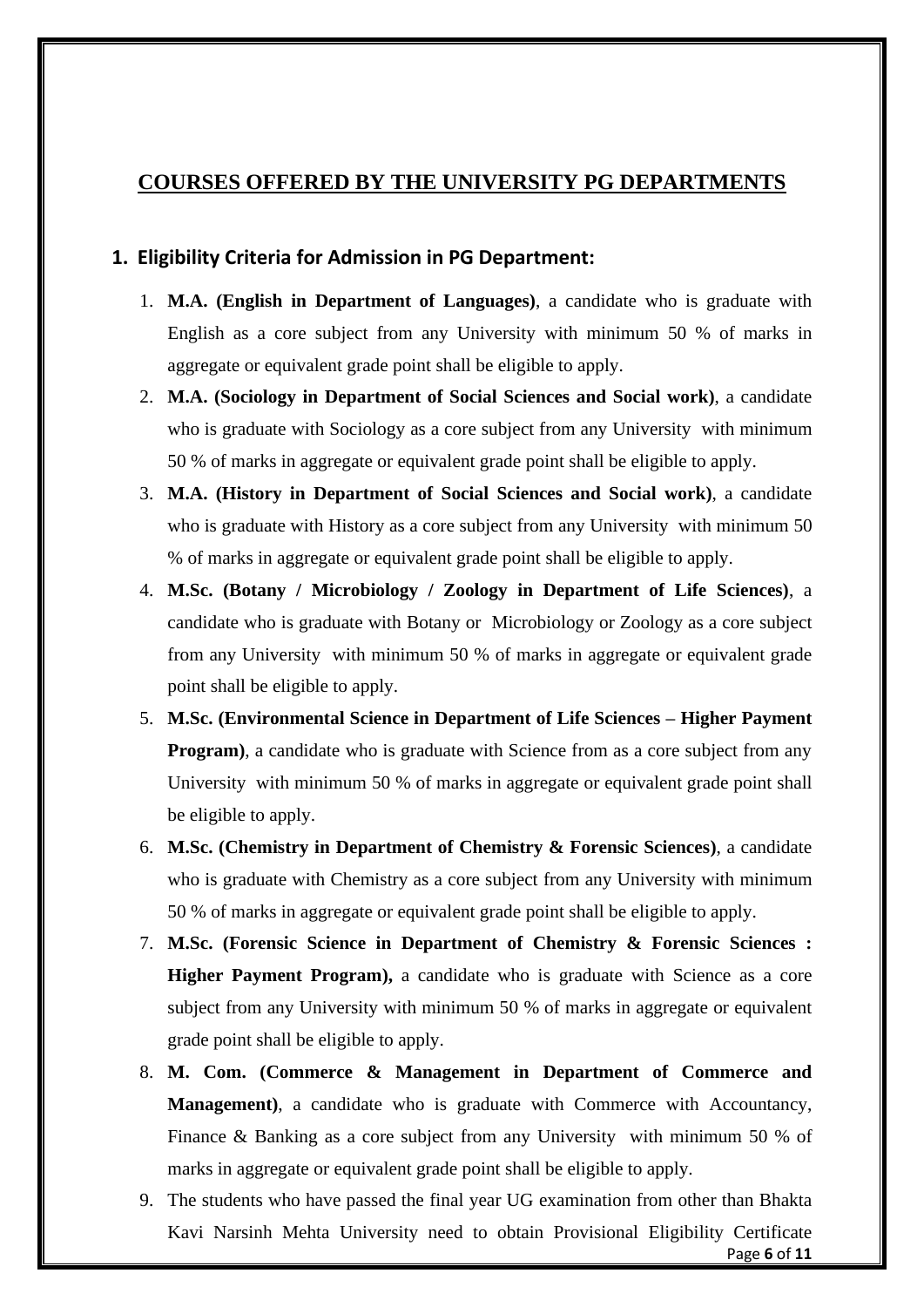(PEC) from the Bhakta Kavi Narsinh Mehta University, Junagadh and the same is to be submitted to the respective department at the time of paying the First Semester fee.

- 10. The admission of the candidates belonging to Reserve Categories shall be in accordance with the rules of the Government of Gujarat for the time being in force.
- 11. The merit rank/list is subjected to verification of original documents at his/her respective department (PG) at the time of admission.
- 12. Merit List of the students selected for provisional admission in PG shall be displayed on the university website (PG Admission Portal).
- 13. 10 % Reservation for other than BKNM University would be counted as General Category. No reservation norms are applicable to other than BKNM University students.
- 14. All the admissions, till the issuance of the Enrolment/Student Permanent ID (SPID) shall be regarded as provisional and subject to verification/confirmation and approval by the appropriate authorities of the Bhakta Kavi Narsinh Mehta University, Junagadh.

## **2. Allocation of seats in various departments**

1. All the admission to the First Semester shall be on merit.

|              | Quota | <b>Category Wise Seats Available</b> |        |                                |               |                |                   |           |                        |                                   |       |
|--------------|-------|--------------------------------------|--------|--------------------------------|---------------|----------------|-------------------|-----------|------------------------|-----------------------------------|-------|
| Category     |       | ۽.                                   |        | Sociology<br>History<br>M.A.in | M.Sc.         |                |                   | M.Sc.     | Forensic               | (HPP)                             |       |
|              |       | English<br>Α.<br>Σ                   | M.A.in |                                | <b>Botany</b> | Zoology        | Micro-<br>biology | Chemistry | Science(HPP)<br>*M.Sc. | Environmenta<br>*M.Sc.<br>Science | M.Com |
| SC           | 7%    | 4                                    | 4      | 4                              | 1             | 1              | 1                 | 4         | 2                      | 1                                 | 4     |
| <b>ST</b>    | 15 %  | 9                                    | 9      | 9                              | 3             | 3              | 3                 | 9         | 5                      | 3                                 | 9     |
| OBC          | 27 %  | 16                                   | 16     | 16                             | 6             | 6              | 6                 | 16        | 08                     | 6                                 | 16    |
| General      | 51%   | 31                                   | 31     | 31                             | 10            | 10             | 10                | 31        | 15                     | 10                                | 31    |
| <b>Total</b> | 100   | 60                                   | 60     | 60                             | 20            | 20             | 20                | 60        | 30                     | 20                                | 60    |
| EWS          | 10%   | 6                                    | 6      | 6                              | 2             | 2              | 2                 | 6         | 3                      | 2                                 | 6     |
| OU           | 10%   | 6                                    | 6      | 6                              | 2             | $\overline{2}$ | $\overline{2}$    | 6         | $\overline{2}$         | $\overline{2}$                    | 6     |

2. Intake at First Semester would be as under:

# **\*HPP = Higher Payment Program**

#### **3. Provision for Reserved Category Candidates**

- 1. Relaxation in minimum prescribed percentage of marks in the qualifying examination for admission to a Program shall be permissible only under one relaxation criteria.
- 2. For the purpose of admission, the seats shall be reserved for the students who are of Gujarat origin and falling under the reserved categories and who have passed their Under Graduate Examination from any college affiliated to Bhakta Kavi Narsinh Mehta University, Junagadh.
- 3. The quota for the Reserved Category is to be followed as per prevalent rules of Government of Gujarat. Admission in the Reserved Category shall be in the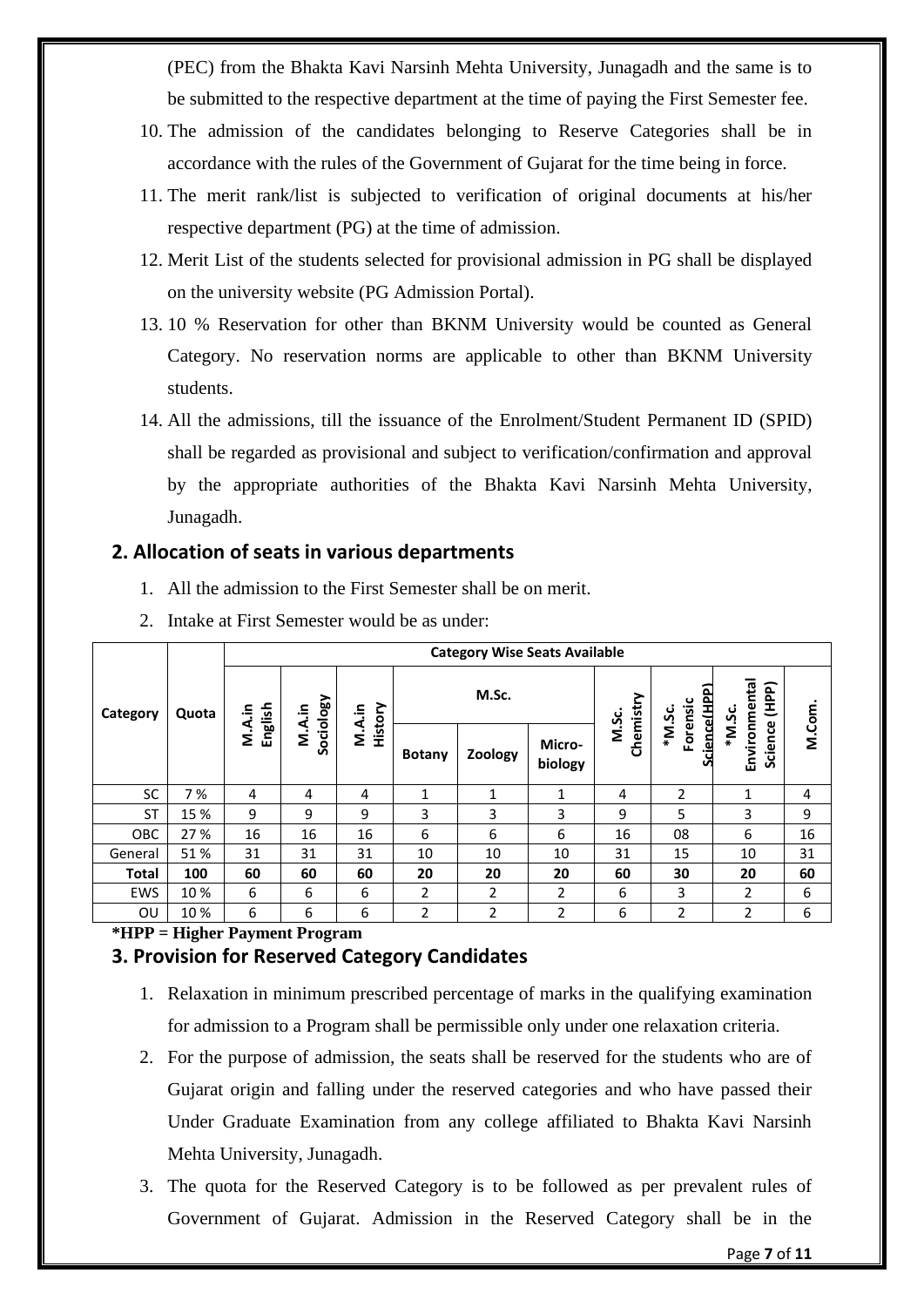proportion of the total number of seats. Candidates who have applied for a particular reserved category shall be considered under their respective categories.

- 4. If a student of reserved category gets admission on unreserved seat in order of merits, he/she may be given admission on the unreserved seat.
- 5. The admission of a student from a reserved category on a reserved seat shall be valid subject to the verification of caste certificate/income certificate by the authority empowered by the University in this behalf. In case the caste certificate/income certificate is found invalid at the time of verification, he/she shall not have right to claim his/her admission on reserved seat and if he/she has already been granted admission, such admission shall be cancelled.
- 6. After granting admission to all the students of reserved categories on respective reserved seats, the vacant reserved category seats of Scheduled Caste (SC) (if any) shall be transferred to the seats of Scheduled Tribes (ST) and similarly, the vacant reserved category seats of Scheduled Tribe (ST) shall be transferred to the seats of Scheduled Caste (SC).
- 7. For physically handicapped candidates [PH], extent of disability should be minimum 40% or more. The reservation criteria for PH shall be 5% and shall be followed according to the rules & regulations amended by state government from time to time, within their respective category. Such candidates are required to submit the relevant certificate; duly certified by a competent medical authority.
- 8. There will be 10 % reservation for candidates who have passed their Under Graduate Examinations from other than BKNM University. No category reservation is applicable under this 10 % reservation.
- 9. No caste certificate shall be valid unless it is duly stamped, signed and issued by the authority empowered by the Government of Gujarat.
- 10. Non-creamy Layer Certificate should be duly stamped, signed and issued by the authority empowered by the Government of Gujarat. It should be valid for 2021-22.
- 11. If a student fails to submit the certificates of Caste / Non-Creamy Layer as required within the stipulated time, his/her candidature shall be considered for admission under unreserved category.

### **4. Supernumerary Seats:**

4.1 Economically Weaker Section: Supernumerary Seats 10% (33% of 10% for Girls) as per 10%.

- 4.2 Supernumerary Seats 3 % will be allotted to
	- 4.2.1 Candidates of Sports and Cultural Achievement, the criteria and verification will be done by competent committee constituted by BKNMU (Copies of supporting documents as per criteria along with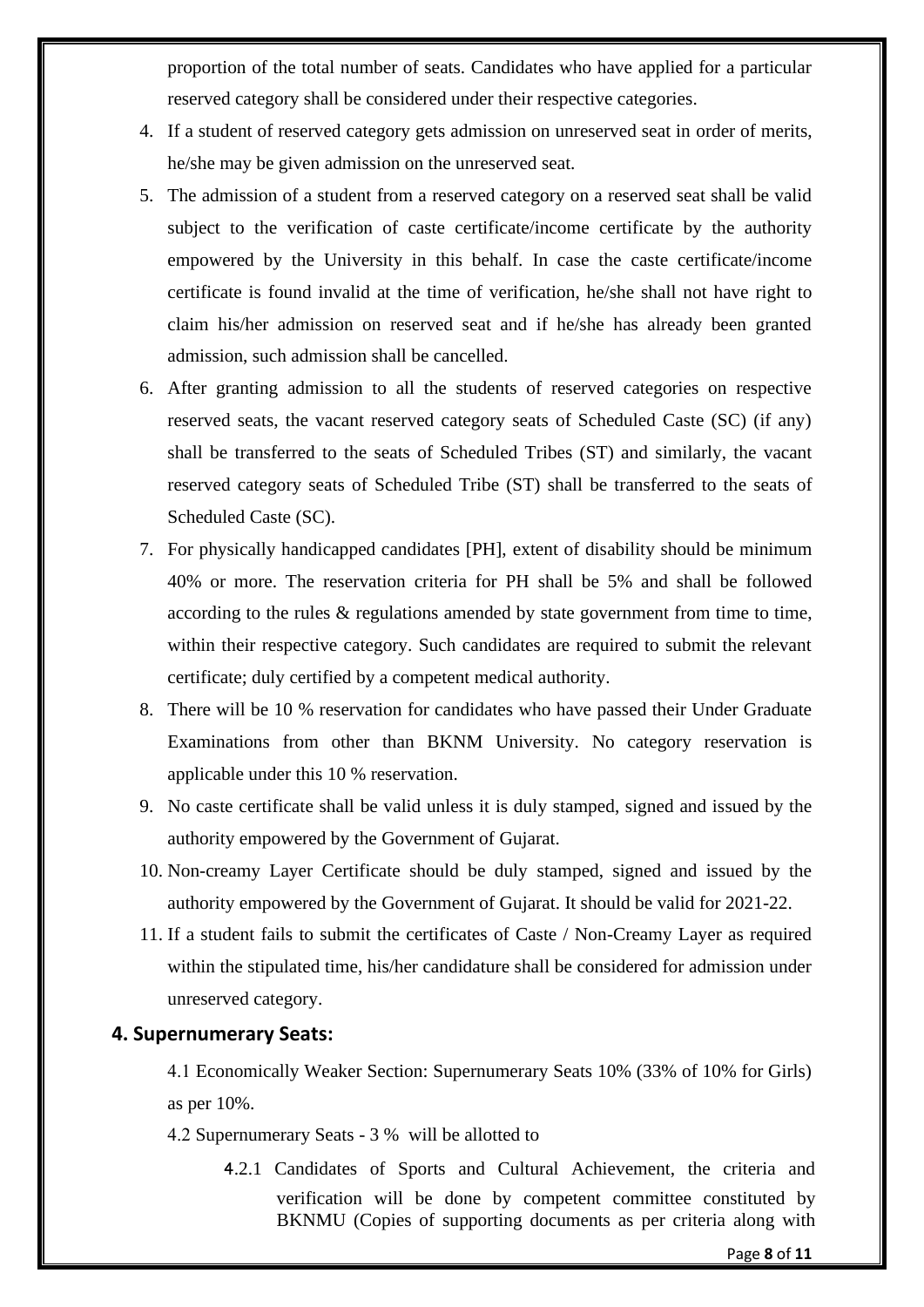print of registration form must be submitted to admission committee (dates will be declare later).

4.2.2 Ex. Serviceman seats shall be reserved for the children of Defense

personnel and Ex-Servicemen, for admission. A candidate claiming admission against Ex-Servicemen category shall be required to submit a certificate to that effect duly issued by the Director, Sainik Welfare Board or by the District Sainik Welfare Officer. In Service Defense, personnel shall be required to submit certificate to that effect duly issued by the Commanding Officer of the respective unit in which they are serving.

#### **5. Fee Structure for Semester-I**

| Program  | <b>M.A.</b> |         | M.Sc.       |          | <b>M.Sc. Forensic</b> | <b>M.Sc. Environmental</b> | M.Com.      |         |
|----------|-------------|---------|-------------|----------|-----------------------|----------------------------|-------------|---------|
|          | <b>Boys</b> | Girls   | <b>Boys</b> | Girls    | science-HPP*          | Science-HPP*               | <b>Boys</b> | Girls   |
| Fee for  |             |         |             |          |                       |                            |             |         |
| Sem-I    | $1590/-$    | $990/-$ | $1840/-$    | $1240/-$ | $21240/-$             | 21240/-                    | $1590/-$    | $990/-$ |
| (in Rs.) |             |         |             |          |                       |                            |             |         |

HPP\* = Higher Payment Program

#### **6. Preparation of Merit List**

- 1. All admissions to the First Semester (PG) shall be based on merit.
- 2. There shall be a general merit list.
- 3. The merit list of the candidates belonging to reserved categories shall be prepared separately.
- 4. The merit rank/list is subjected to verification of original documents at his/her respective PG department at the time of admission.
- 5. Merit List of the students selected for provisional admission in PG shall be displayed on the university website (PG Admission Portal).
- 6. The percentage of marks obtained by the candidate would be calculated based on grand total marks obtained in all semesters.
- 7. Aggregate marks of all semesters from Semester I to VI will be taken into consideration. If there is yearly system, final year marks of all papers will be taken into consideration for merit.
- 8. In case, two students having the equal marks of the previous semesters/ years will be considered.
- 9. Incomplete application will liable to be rejected.

## **7. Verification of Documents**

- 1. Candidates who have submitted online admission form should verify their documents when university asks you at the concerned PG department, Bhakta Kavi Narsinh Mehta University, Junagadh.
- 2. The students should upload the PDF copy of self-attested documents at the relevant places in the online application form. All the fields are to be filled carefully by the students. If you have not done so, your application will summarily be rejected. The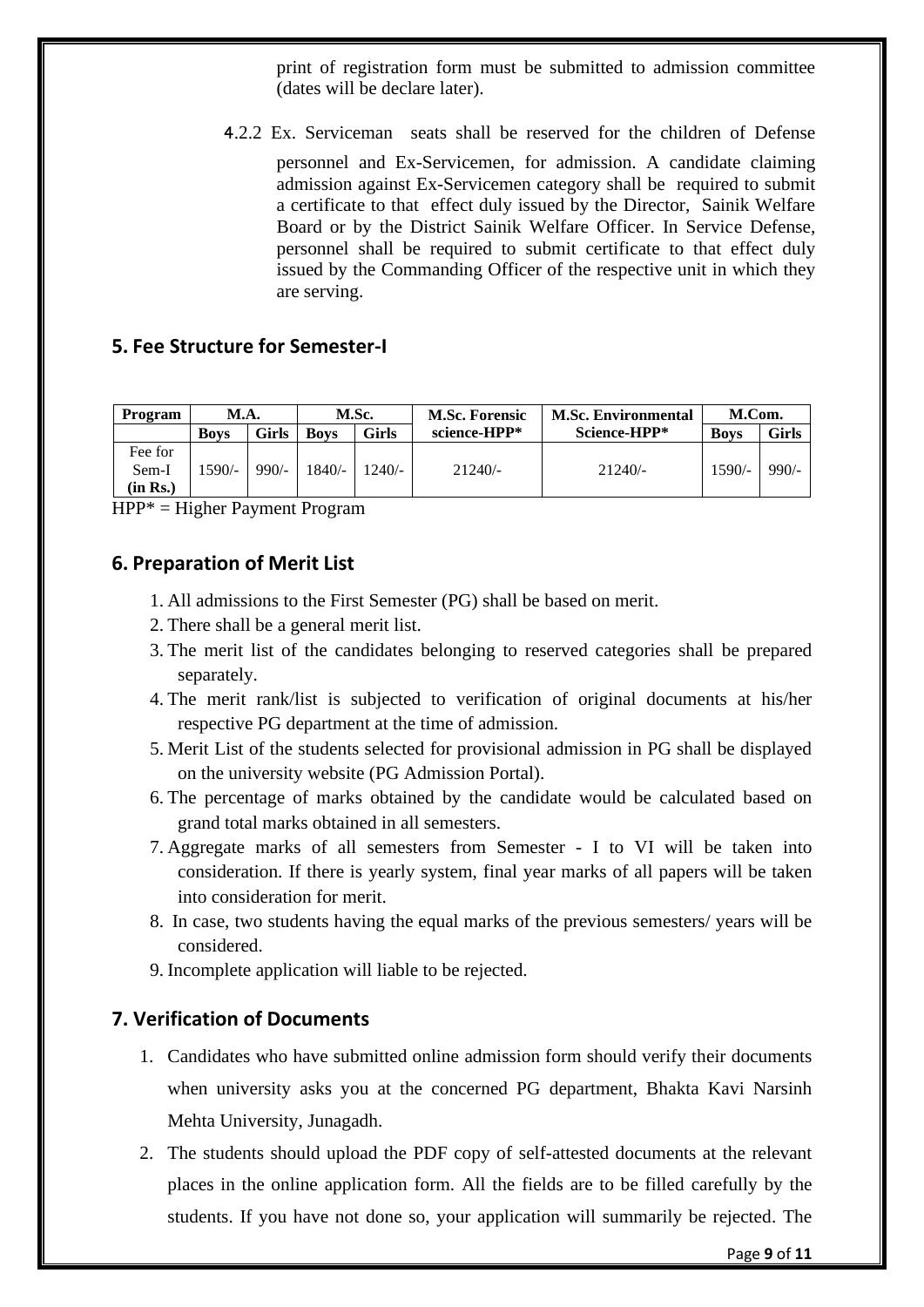physical verification of documents will be done at the time of confirmation of admission.

- 3. Candidates should keep all original documents with him/her at the time of verification.
- 4. Student should submit the hard copy of duly filled online application form and application fee receipt along with all relevant documents (self attested photocopies) at concerned PG department of Bhakta Kavi Narsinh Mehta University, Junagadh at the time of physical verification. It will be done at the time of payment of fee. Fee payment schedule is given in 'Schedule of Admission Process' in the end of this booklet.
- 5. Students who are provisionally admitted and eligible to pay fees for admission in First Semester must bring Original and Self Attested copies of all the required certificates at the time of payment of fees and finalizing the admission.

#### **8. Fees**

- 1. The non refundable admission Form cum Prospectus fee for PG programme under all categories will be Rs.150/- (One Hundred Fifty).
- 2. The admission Form cum Prospectus fee is Rs.150/-. Payment gateway taxes/charges will be extra and that should be borne by the student.
- 3. The link for payment of application fee is <https://admission.bknmuerp.in/>
- 4. Fee once paid will not be refunded.

#### **10.Merit List**

Provisional Merit List will be published on University website (PG Admission Portal) and PG Department Notice Board. For updates, students are advised to visit university website (Admission Portal) regularly. Students are to pay his/her First Semester fee as per the schedule of admission process given below.

#### **NOTE:**

Bhakta Kavi Narsinh Mehta University reserves the right to reject the application form(s) if any candidate has submitted incorrect information or any other discrepancy.

**If any difficulty or question arises as to the interpretation of any clauses given above or admission criteria, the decision of the Departmental PG Admission Committee - 2022-2023, Bhakta Kavi Narsinh Mehta University, Junagadh shall be final.**

### **11. Schedule of Admission Process:**

| Starting date of online application form                             | Dt. 23/06/2022                   |
|----------------------------------------------------------------------|----------------------------------|
| Last date for submission of online application form   Dt. 02/07/2022 |                                  |
| Release of First Merit list                                          | Dt. 04/07/2022                   |
| Payment of First Term Fee                                            | Dt. 05/07/2022 to Dt. 08/07/2022 |
| Release of Second Merit list                                         | Dt. 11/07/2022                   |